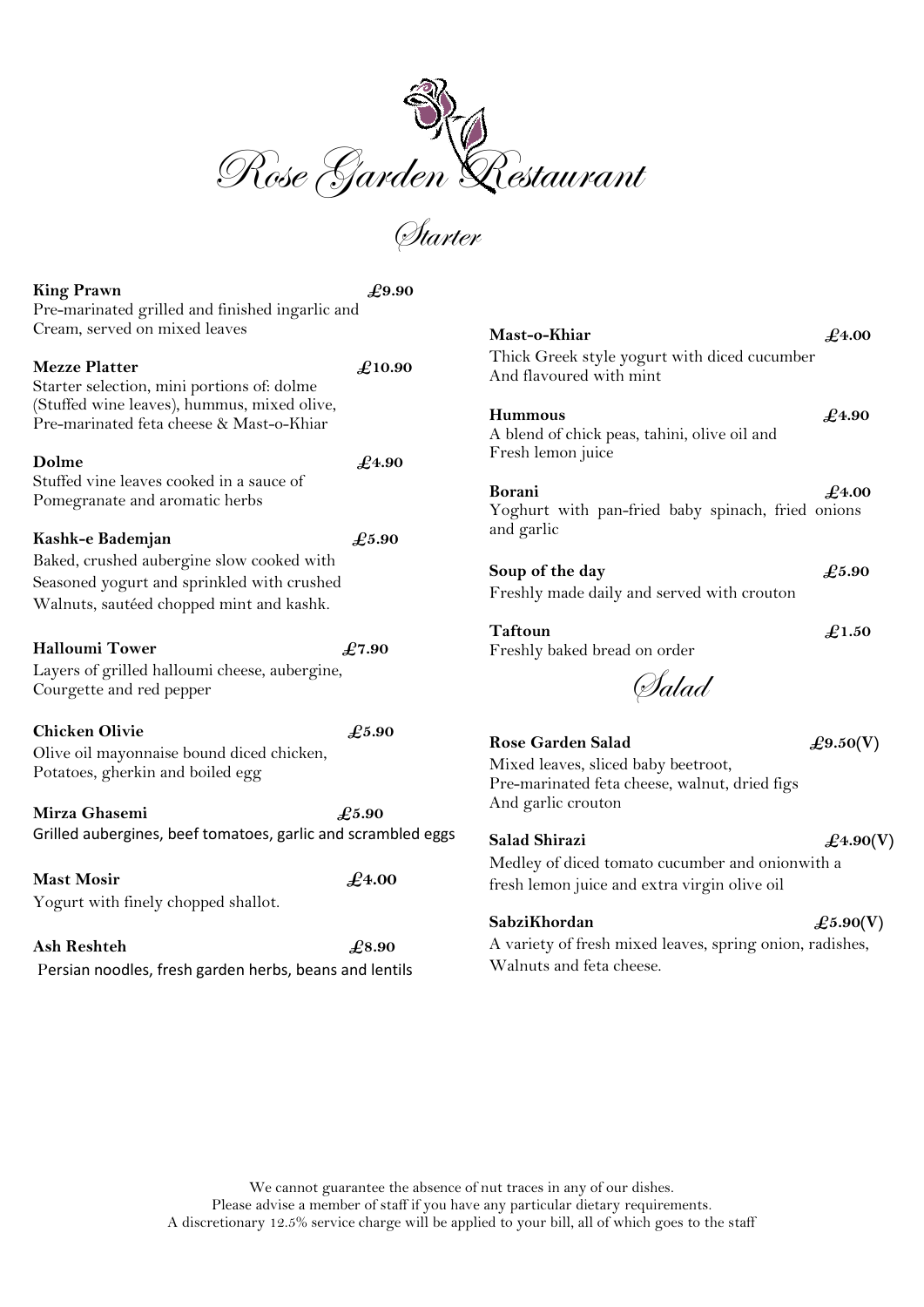Rose Garden Restaurant

Main

## **Best end of Lamb**  $\qquad \qquad \mathcal{L}$ 14.90

Three pieces of best end grilled and served with roast new potatoes & alight tomato and garlic sauce.

## **Chicken Paella** *(Rose Garden style)* **£14.90**

Sautéed leg of chicken with barberry, slivers of pistachio and almond. Served with saffron rice.

## **Stuffed Aubergine**  $\pounds$ 12. 90(V)

Crushed, baked aubergine with garlic and onion served in the aubergine shell and glazed with

a round of goat cheese, tomato sauce and rice

## **Peppered Chicken £12.90**

Whole breast baked in extra virgin olive oil and served in a creamy crushed black pepper sauce, accompanied by roast new potatoes

## **Rib-eye** Steak  $\ell$ 18.90

Prime cut of rib-eye of beef grilled and served with French fries

Sea Food

## Fillet of Sea bass  $\angle 15.90$

Grilled sea bass fillets served with mixed vegetables, new potatoes and cream sauce

## Grilled Salmon **£13.90**

Served with hollandaise sauce and garnished with sautéed vegetable and potatoes

Taste of Persia

# Lobia polo  $\ell$ 13.90

Lamb cocked in tomato sauce mixed with green beans, traditionally mixed with the persian rice and spiced Fesenjan  $\angle 12.90$ 

Chicken pieces cooked and rice, sweet and sour puree sauce of pomegranate and ground walnuts

## Lamb stew with split peas, sun dried lime, tomato and baby aubergine. Ghormeh Sabzi  $\qquad \qquad \text{\pounds}11.90$ Lamb stew with a blend of mixed Persian herbs and kidney beans and sun dried lime. **Bamieh**  $\pounds 8.90(V)$ Stewed okra with tomato, saffron, mushroom and

Gheime Bademjan  $\pounds$ 11.90

chopped red pepper **Baghali Polo £14.90** Slow cooked fine cut of shank of lamb with fresh dill broad beansand saffron rice

Grill

**Joojeh £12.90**

Tender pieces of boneless breast of chicken marinated in garlic saffron and fresh lemon juice

**Chenjeh £16.90** Lamb fillet marinated in the olive and onion. Served with saffron rice and special tomato sauce

**Rose garden special kebab £14.90**  Mixed skewer of lamb fillet and chicken breast

**Cholo Kubideh** (ground lamb) **£12.90** Two skewered, freshly seasoned, hand ground shoulder of lamb.

**CholoBarg (loin fillet) £17.90** One skewer of thinly sliced, tender lamb loin fillet.

**Cholo Makhsoos £19.90** One skewer of thinly sliced, tender lamb fillet andone skewer of finely seasoned hand ground shoulder of lamb.

**Kebab Momtaz £17.90** Skewer of chicken shish and Kubideh kebab served with saffron rice and special tomato sauce

**Rose Garden Grill for two people £29.90** One skewer of minced lamb, a skewer of tender best end of lamb & a skewer of marinated breast of chicken.

We cannot guarantee the absence of nut traces in any of our dishes. Please advise a member of staff if you have any particular dietary requirements. A discretionary 12.5% service charge will be applied to your bill, all of which goes to the staff